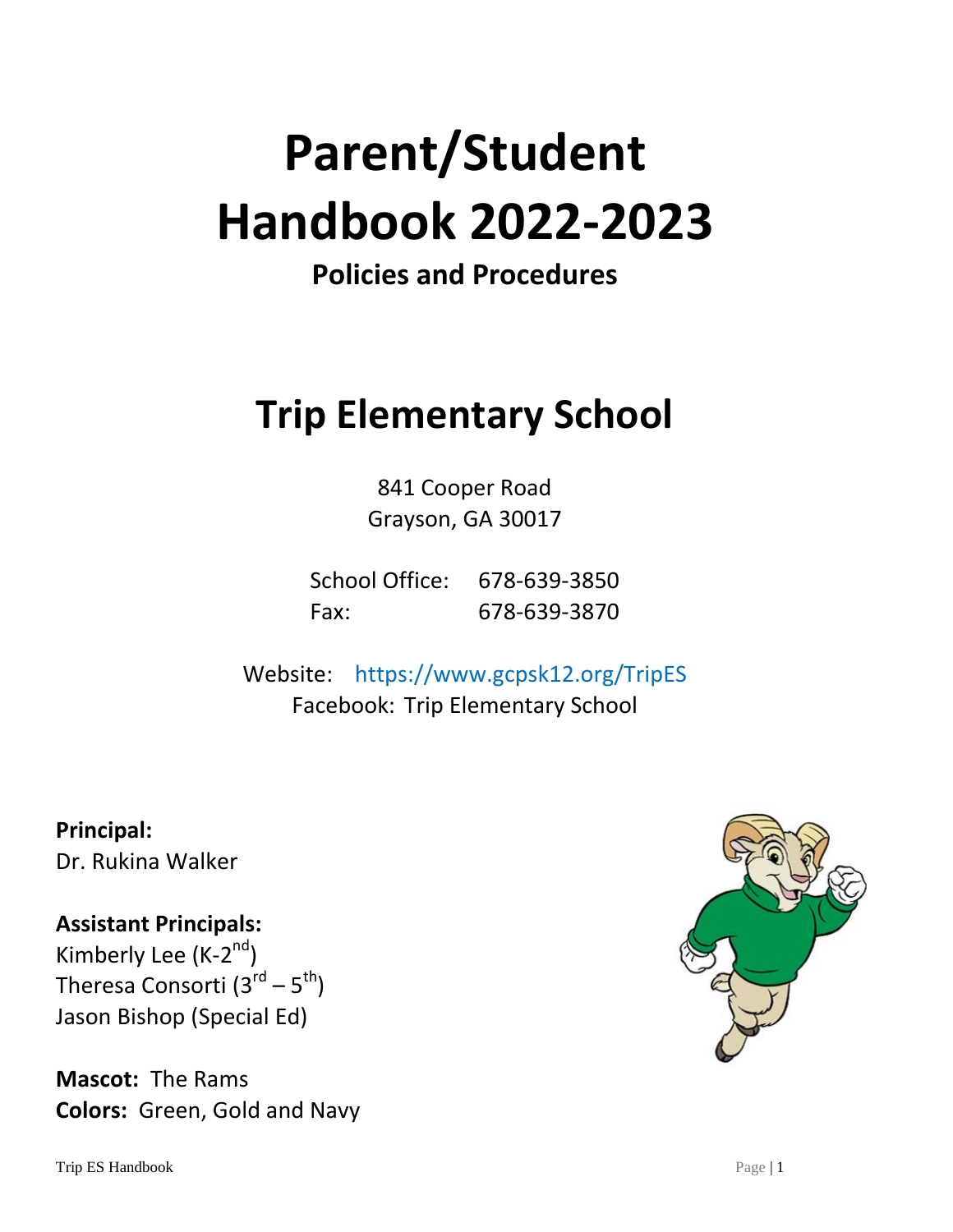#### **TABLE OF CONTENTS**

#### **ATTENDANCE**

| Absences                 |   |
|--------------------------|---|
| Partial Day Attendance   | ર |
| Tardies                  | ς |
| <b>School Hours</b>      | ς |
| <b>Student Check-Out</b> | ર |
| <b>School Closings</b>   |   |
|                          |   |

#### **TRANSPORTATION**

| Α. | Changes in Transportation Plan |    |
|----|--------------------------------|----|
| В. | <b>Bus Arrival/Dismissal</b>   |    |
| C. | Car Riders                     |    |
| D. | Daycare                        | 5. |
| F. | Walking                        | 5. |

#### **ENROLLMENTS/WITHDRAWALS**

| $\mathsf{A}$ .                       | <b>Birth Certificates</b>          | 5 |  |
|--------------------------------------|------------------------------------|---|--|
| В.                                   | <b>Immunization Certificates</b>   | 5 |  |
| C.                                   | Hearing, Vision, Dental, Nutrition | 5 |  |
| D.                                   | <b>Social Security Numbers</b>     | 6 |  |
| Е.                                   | Proof of Residency                 | 6 |  |
| F.                                   | <b>Withdrawal from School</b>      | 6 |  |
| G.                                   | Change of Address/Phone Number     | 6 |  |
| <b>CLINIC</b>                        |                                    |   |  |
| А.                                   | <b>Student Illness at School</b>   | 6 |  |
| В.                                   | <b>Medications</b>                 | 7 |  |
| C.                                   | <b>Student Insurance Program</b>   | 7 |  |
|                                      | <b>STUDENT CONDUCT</b>             |   |  |
| А.                                   | <b>General Rules of Conduct</b>    | 7 |  |
| В.                                   | <b>Trip Tickets</b>                | 8 |  |
| <b>DRESS AND PERSONAL APPEARANCE</b> |                                    |   |  |
| <b>PLAYGROUND GUIDELINES</b>         |                                    |   |  |

#### **PARENT VISITATION** 8

#### **STUDENT SAFETY** 9

| GRADES/ASSESSMENT         | 9                                    |    |
|---------------------------|--------------------------------------|----|
| A. Parent Portal          | 9                                    |    |
| <b>B. Retake Policy</b>   | 9                                    |    |
| D. Late Work Policy       | 9                                    |    |
| E. Make-Up Work           | 10                                   |    |
| F. Promotion Requirements | 10                                   |    |
|                           |                                      |    |
| <b>MEDIA CENTER</b>       |                                      | 10 |
| <b>TECHNOLOGY</b>         |                                      | 11 |
|                           | <b>GIFTED EDUCATION</b>              | 12 |
| <b>PBIS PROGRAM</b>       |                                      | 12 |
|                           | <b>MEAL PROGRAM</b>                  |    |
| A.                        | <b>Meal Prices</b>                   | 12 |
| B.                        | <b>Breakfast Program Times</b>       | 13 |
| $C_{1}$                   | <b>Meal Pay Accounts</b>             | 13 |
| D.                        | <b>Meal Charges</b>                  | 13 |
| $E_{\rm{max}}$            | Free/Reduced Lunch Program           | 13 |
| F.                        | Parent Visitation at Lunch           | 13 |
| G.                        | <b>Snacks &amp; Birthday Treats</b>  | 14 |
| <b>SCHOOL PARTIES</b>     |                                      | 14 |
|                           | <b>EXTRACURRICULAR OPPORTUNITIES</b> | 14 |
|                           | <b>PARENT INVOLVEMENT</b>            |    |
| А.                        | PTA                                  | 14 |
| В.                        | <b>Local School Council</b>          | 14 |
|                           | <b>MISCELLANEOUS INFORMATION</b>     |    |
| А.                        | <b>Money Collection</b>              | 15 |
| В.                        | Lost and Found                       | 15 |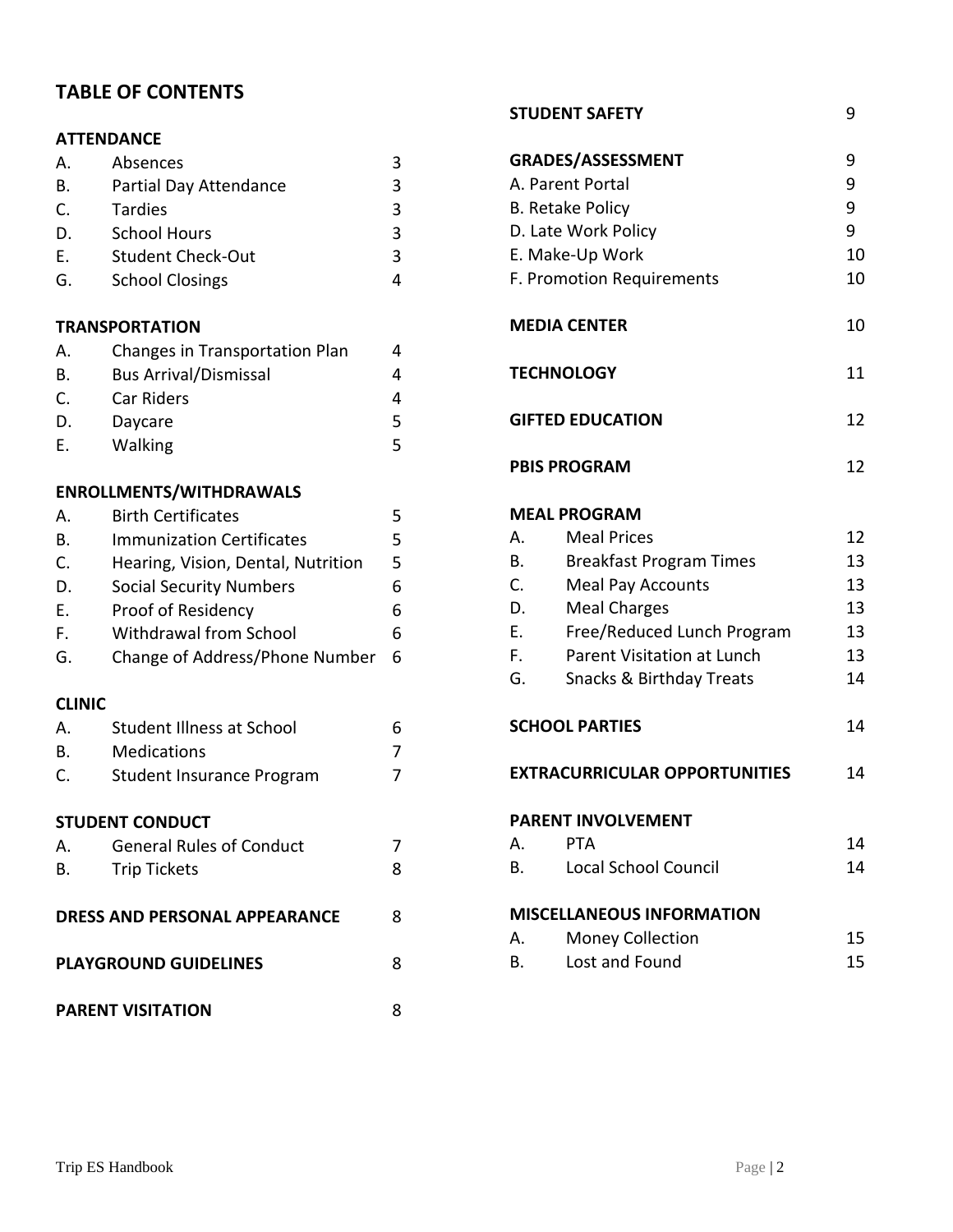**ATTENDANCE** - School attendance is critical for all students because class activities and direct instruction cannot be duplicated by assigning work. Please make every attempt to be in school every day and to be on time. **Students who are not in good attendance standing may not be able to participate in extracurricular school activities.**

#### **A. Absences**

#### **Excused**

- Personal illness or attendance in school endangering a student's health or the health of others.
- A serious illness or death in a student's immediate family requiring absence from school.
- A court order or an order by a governmental agency mandating absence from school.
- Observing religious holidays, necessitating absence from school.
- Conditions making attendance impossible or hazardous to student health or safety.
- Serving as a page in the General Assembly.

#### **Unexcused**

- Vacations
- Extra-curricular activities
- Family outings / travel

**Excuse Notes** - Absences will be excused only for reasons previously stated and after a signed note is received at the school. (Email or Dojo are not acceptable) This note must be received in the office within 3 days of a child's return to school. After three days, the absence will remain unexcused.

#### **B. Partial Day Attendance**

To be counted present for the whole day, students must attend for at least four hours.

#### **C. Late Arrival**

- **Late bell rings at 8:10am.** Students who arrive after the late bell are considered tardy.
- Students arriving late (8:10 and later) to class **must report to the office with their parent/guardian/adult to sign in and complete tardy information.** Parents may not "drop" students who are tardy at the front entrance.

#### **D. School Hours**

- $\bullet$  Instructional hours are 8:10 a.m. until 2:45 p.m.
- Front office hours are from  $7:30$  a.m.  $-3:30$  p.m.
- Students are not allowed to be dropped off or enter the building until 7:45 a.m. unless they have a signed pass.
- The building is locked at 3:30 p.m. each day for security reasons. Students will not be allowed back into the classroom to collect items left behind.

#### **E. Student Check-Out**

- Student check out is not permitted after 2:15pm.
- The adult who is checking out the student must show a picture ID and be listed on the student's contact information page.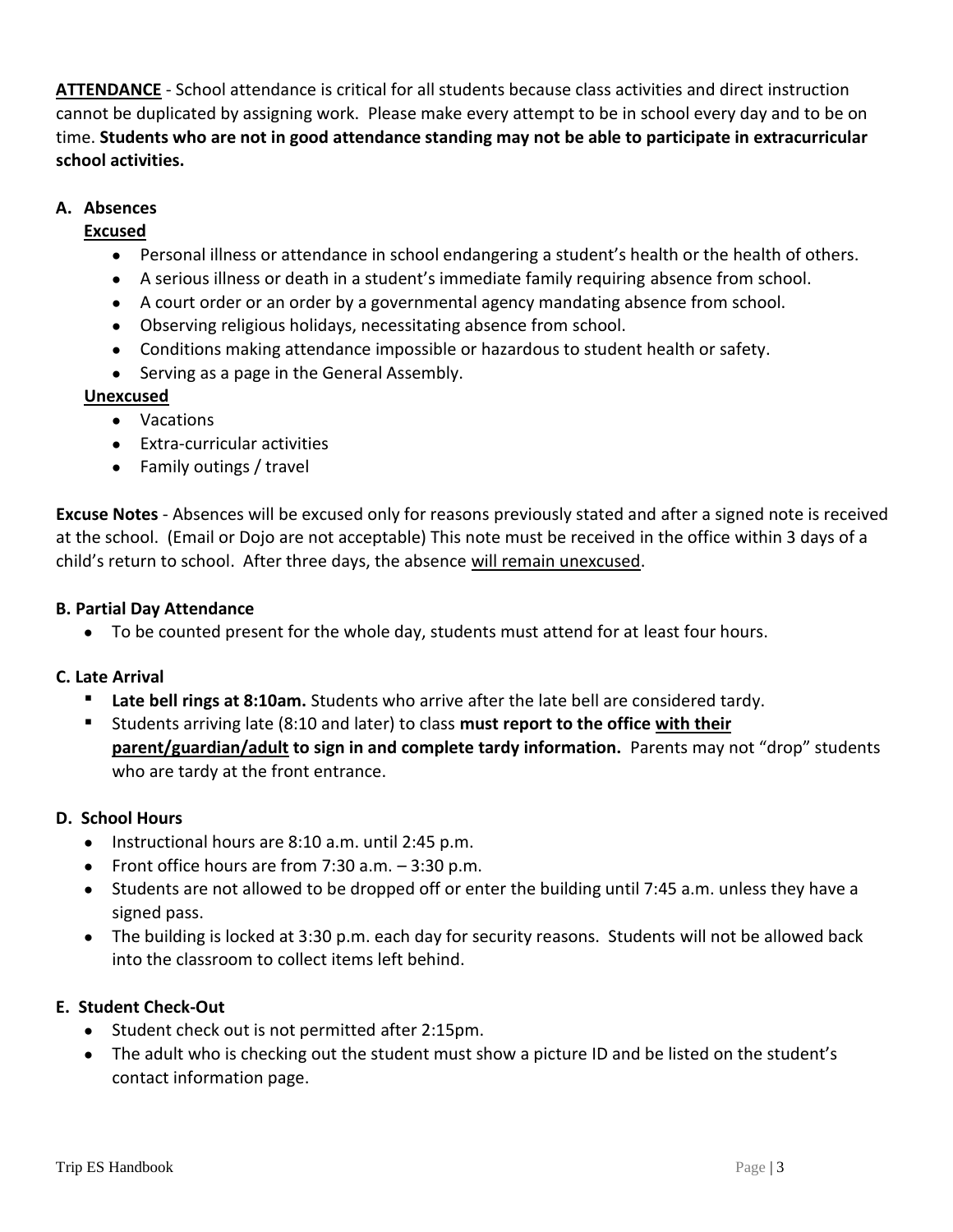#### **F. School Closing/Early Dismissal Due to Emergencies**

If bad weather causes school to be canceled, public announcements will be made on GCPS Television, on the school system's web site (www.gcpsk12.org) and via metro Atlanta radio and television stations. Cancellations are usually announced shortly after 6 AM.

In the event of an unexpected early dismissal, students will be sent home via their regular transportation unless the school is notified otherwise.

Also, GCPS uses SchoolMessenger to deliver text messages straight to your mobile phone with important information about events, school closings, safety alerts, and more. You can participate in this free service just by sending a test message of "Y" or "Yes" to our school's short code number, 67587. You also can opt out of these messages at any time by simply replying to one of our messages with "Stop". **IMPORTANT:** In order to opt in to receive text messages from GCPS and the school, the phone number must be associated with your student in our student information system. SchoolMessenger is compliant with the Student Privacy Pledge so you can rest assured that your information is safe and will never be given or sold to anyone.

#### **TRANSPORTATION**

**All students must have a current Transportation Parent Authorization Form on file with the school.** The transportation plan noted on this form will determine how your child arrives and departs from school each day.

#### **A. Changes in Transportation**

- Any **permanent change** in transportation requires an updated Transportation Form to be completed by the parent and submitted to the front office. The form is located on the Trip ES website on the landing page.
- Anytime there is a **change from your child's normal** afternoon transportation a written note must be received the morning the change is needed. If your child is to ride a GCPS bus that is different from his/her regular bus, please include the address where the student is to go.

#### **B. Bus Arrival/Dismissal**

Please encourage your children to ride the bus (as often as possible) for these reasons:

- **Riding the bus means your student will always be on time for school.**
- Buses will be given a priority for afternoon loading and are dismissed before car riders.
- Buses are safer for all students. Students riding the bus learn to follow rules and learn a different type of responsibility. Students learn to cooperate with others in a different way. We have strict rules and we enforce them. Let your children know that you expect them to learn to ride the bus safely and if there are problems, we will work together to solve them.
- For more information about bus discipline policies, see **GCPS Discipline Handbook**

#### **C. Car Riders**

#### **1**. **General Car Rider Guidelines**

 **All car riders must be dropped off and picked up on the parking lot side of the building**. Students are not allowed to meet parents in the parking lot.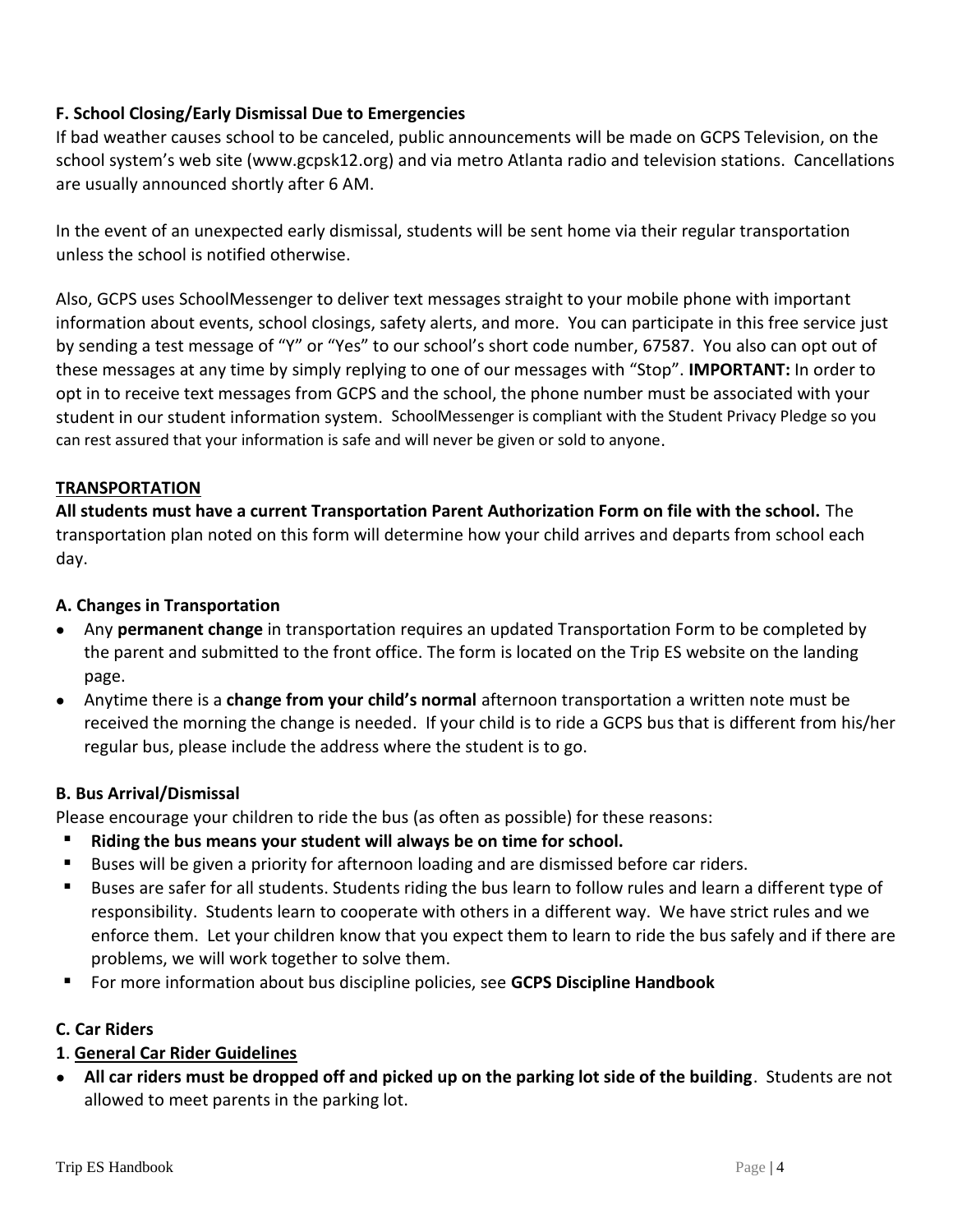- **DO NOT** get out of your car with your student and walk to the door. **Parents must remain in the vehicle at all times.**
- The carpool line will start at the designated "start" line. Parents are asked to refrain from talking on cell phones during arrival and dismissal. **Turn off your car while waiting** to reduce unnecessary emissions.
- To release the maximum number of students at one time, please remember to pull forward
- Cars are **not allowed to drive in the front driveway/bus lane during arrival and dismissal times** (7:30 a.m. to 8:10 a.m. and 2:15 p.m. to 3:10 p.m.) due to bus arrival and dismissal.

#### **2. Morning Car Rider Information**

- Morning car riders are dropped off and enter the building at 7:45. Car rider door closes promptly 8:10.
- **If your child is a car rider, and you plan to have them eat breakfast at school, they should be dropped off as close to 7:45 a.m. as possible, but no later than 7:55 a.m.** Breakfast ends at 8:10.

#### **D. Day Care Transportation**

Some area day care providers offer morning and afternoon transportation to and from Trip Elementary. Please contact your day care provider to see if they provide this service.

Parents must complete a Transportation Parent Authorization Form and receive a Day Care Tag from Trip Elementary for the child to be transported via Day Care van to and from school.

GCPS busses provide transportation to and from the following day care providers. Grayson Academy Sunshine House Sunshine House 1045 Cooper Road, Grayson 30017 3238 Brushy Drive Loganville 30052 678-344-9991 770-466-2433

Parents must complete a Transportation Parent Authorization Form for their child to be transported via GCPS bus to one of the above day care locations. Students attending Trip on a Permissive Transfer are not permitted to ride any form of GCPS transportation including the above-mentioned busses.

#### **E. Walking**

Walking to/from Trip Elementary is strongly discouraged due to high traffic, limited supervision and lack of public walkways around the school. **Parents must escort** any students directly inside the building using the car rider entrance when walking **both to and from school**.

#### **ENROLLMENT AND WITHDRAWAL INFORMATION**

#### **A. Birth Certificates**

A certified copy of the students birth certificate must be presented in order to register. Children must be five years old on or before September 1st to enroll in the kindergarten program. Students must be six years old on or before September 1st to enroll in first grade.

#### **B. Certificate of Immunization**

These certificates may be secured from local physicians or the County Health Department. Students enrolling in kindergarten will be required to show proof of the following three immunizations: Hepatitis B, 2 MMR's and Varicella (chicken pox).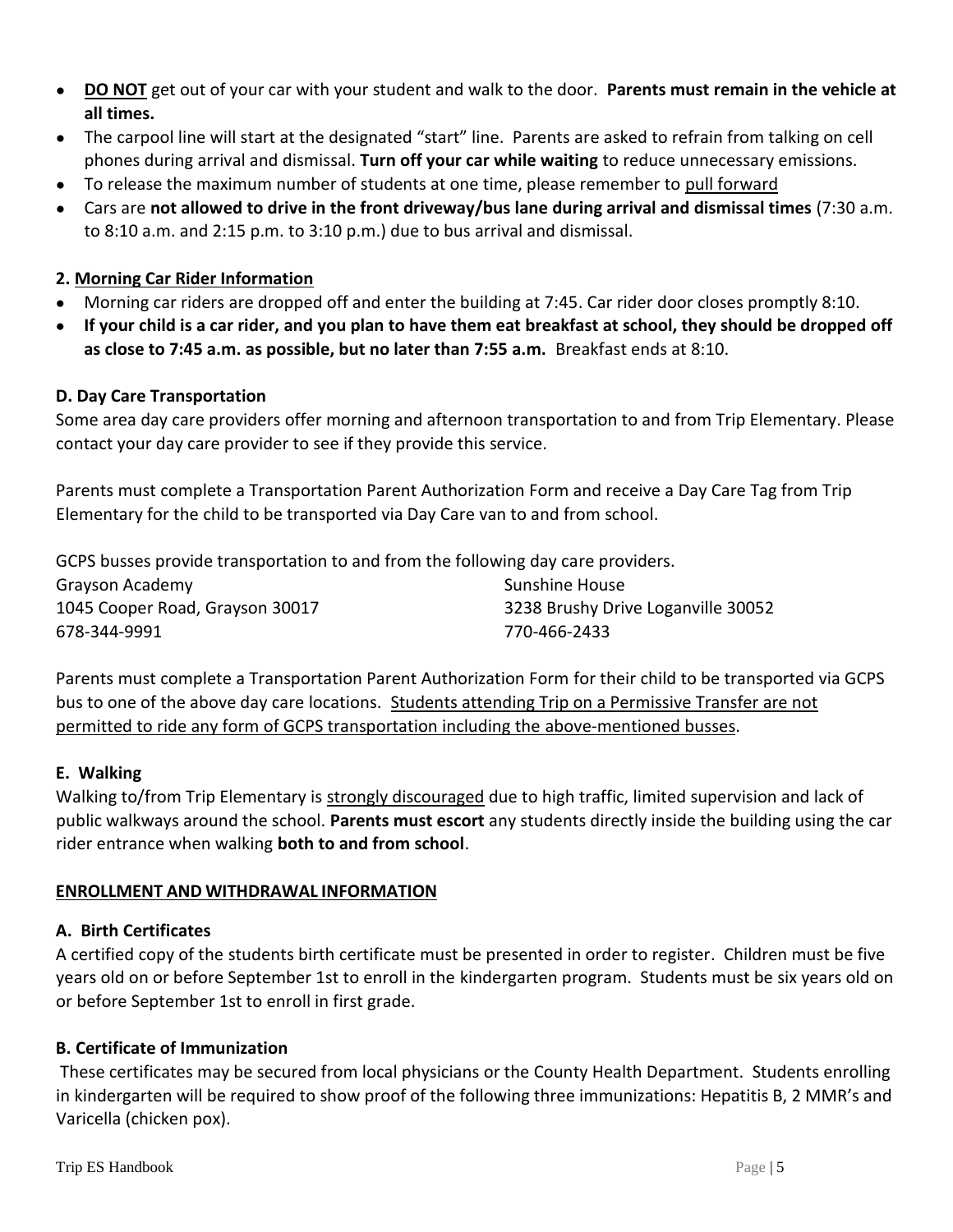#### **C. Hearing, Vision, Dental and Nutritional Screening Certificates**

All students entering school for the first time must present a certificate of ear, eye, and dental examination by the Health Department, a physician and/or dentist licensed by the State of Georgia.

#### **D. Social Security Numbers for Students**

The state requests a social security number for each student. Parents may bring a copy of their child's social security number or elect to sign a waiver.

#### **E. Proof of Residency**

School officials must require the parent or guardian to provide two documents as proof of residency in the district and attendance zone at the time a student is initially enrolled in a school. Please refer to the GCPS website [\(www.gwinnett.k12.ga.us\)](http://www.gwinnett.k12.ga.us/) for a list of acceptable documents. In a situation where residence is with a family in our attendance area, a form must be obtained from the school to be completed and notarized by the legal resident.

#### **F. Withdrawal from School**

When withdrawing from school, it is necessary for the parent/student to notify the registrar 24 hours in advance of the withdrawal. Withdrawal forms must be completed, bills/fines paid and textbooks returned before a student's record is cleared.

#### **G. Change of Address or Phone Number**

For emergency purposes, we must have updated information on each student. Please notify the school if there is any change of address or phone numbers. THIS IS VERY IMPORTANT. Parents may also update information in the Parent Portal.

#### **CLINIC INFORMATION**

We are fortunate to have Mrs. Shari Ayers as our clinic worker. Your donation of clinic supplies (q-tips, band aids, quart and snack size ziploc bags, 3 oz. paper cups, etc.) is very important and appreciated!

#### **A. Student Illness at School**

When a child becomes ill at school, our school clinic worker will assess and notify you if your child needs to be picked up from school. While each visit does not warrant a call home, in the event a parent must be contacted, it is important that your contact information (work, cell, and home number) is up to date. Please also supply the name and number of friends or relatives that can be reached, if you are unavailable.

Please do not send your child to school sick with a note requesting that the teacher send your child to the clinic. It is the responsibility of parents to see that medical treatment is given to their child. The clinic is a very busy place, designated to deliver quick, minor care and comfort and return students to class, in a timely manner.

In an effort to reduce exposure, students who have been identified as needing to go home or running a temperature of 100.4<sup>°</sup> or any fever with symptoms, **must be picked up right away**.

Children's Healthcare of Atlanta Professionals recommends that students:

Trip ES Handbook Page | 6 Who have a fever, vomiting, or diarrhea; remain home until symptom free for 24 hours.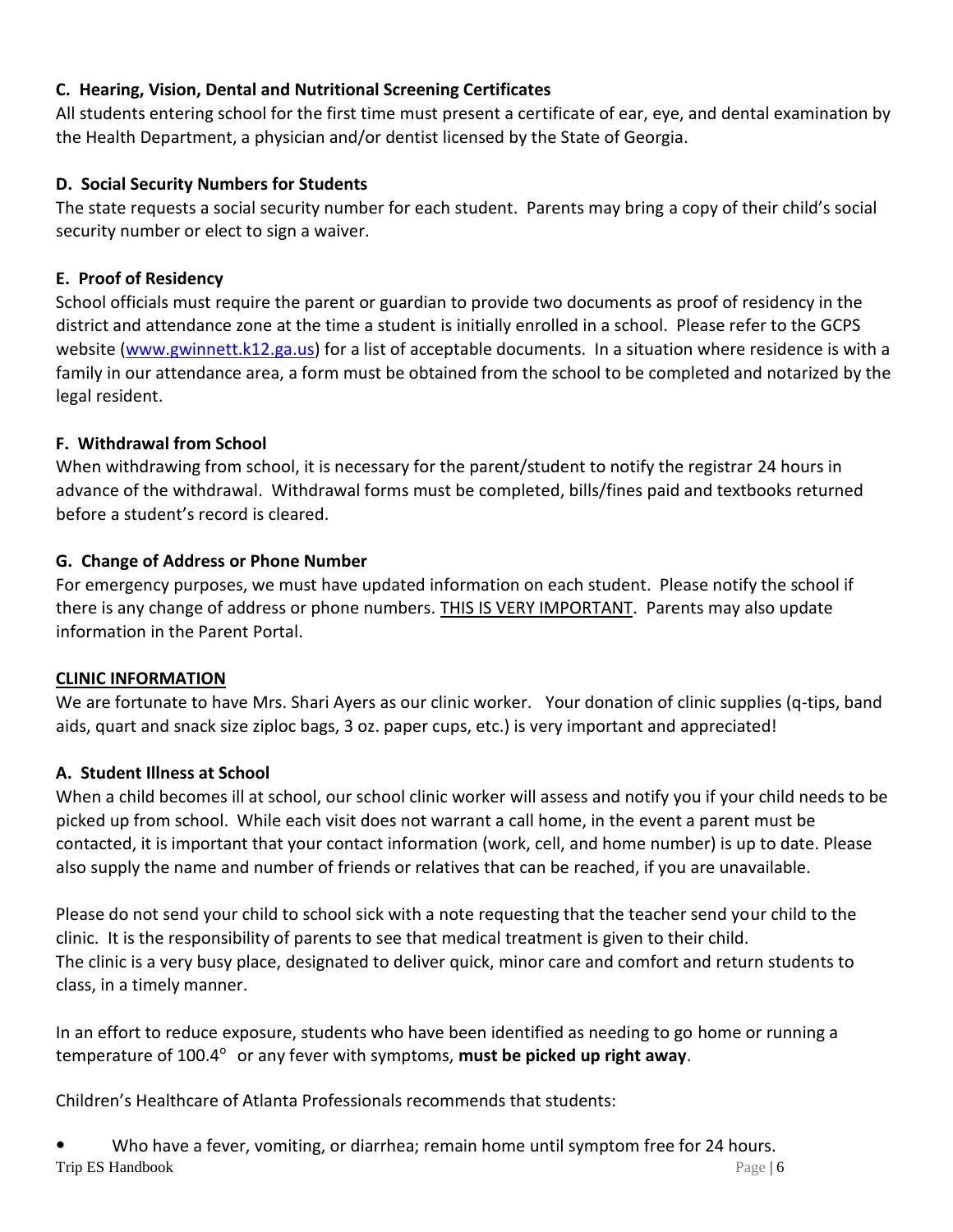Who need an antibiotic, take the antibiotic 24 hours before returning to school.

We ask that all parents adhere to these guidelines to help us maintain a healthy school environment.

#### **B. Medications**

Whenever it is necessary that medication be given to a student during the school day, the following guidelines apply:

- **Parents must bring medication to the clinic and complete forms for medicine to be dispensed. Do not send the medication to school with the student.**
- **If prescription medication is necessary during school hours, the parents must complete the permission** form provided by GCPS which must contain the same information as that on the prescription bottle. These forms are available in the clinic.
- Prescription and over-the-counter medications must be maintained in the original container.
- Each time the medication dosage changes, the prescription bottle label must be changed to reflect the dose ordered by the physician.
- Medication needed for long periods of time should have an updated request from the parent/physician yearly.

#### **Over-the-counter Medication Guidelines**

- Administration of over-the-counter medication is discouraged. Only in cases in which the student absolutely needs the medication in order to attend school should a parent/guardian request that the school administer over-the-counter nonprescription drugs. In this case, a designated school employee will be permitted to supervise and/or provide reasonable assistance in administering the medication. This includes requests for cough medicine, aspirin, and other pain relievers.
- The parent/guardian must furnish a written request, which includes the date, student's first and last names, name of medication, dosage, time to be administered, and reason for medication.
- Medications must be received by the school in the ORIGINAL CHILD PROOF CONTAINER. MEDICATIONS RECEIVED IN ANYTHING OTHER THAN THE ORIGINAL CONTAINER WILL NOT BE ADMINISTERED AT SCHOOL
- When medication is discontinued, any medication remaining must be picked up from the clinic by the parent. If the medication is not picked up within two weeks of discontinuation, it will be destroyed by the clinic attendant.

#### **C. Student Insurance Program**

Accident insurance is available to all students in the Gwinnett School System. Parents interested should pick up insurance brochures at registration. If more information is needed, please see contact the Trip Elementary Clinic.

#### **STUDENT CONDUCT**

#### **A. General Rules of Conduct**

Students at Trip are expected to follow the following rules:

- 1. Respect yourself, others, and school property.
- 2. Come to school ready to learn.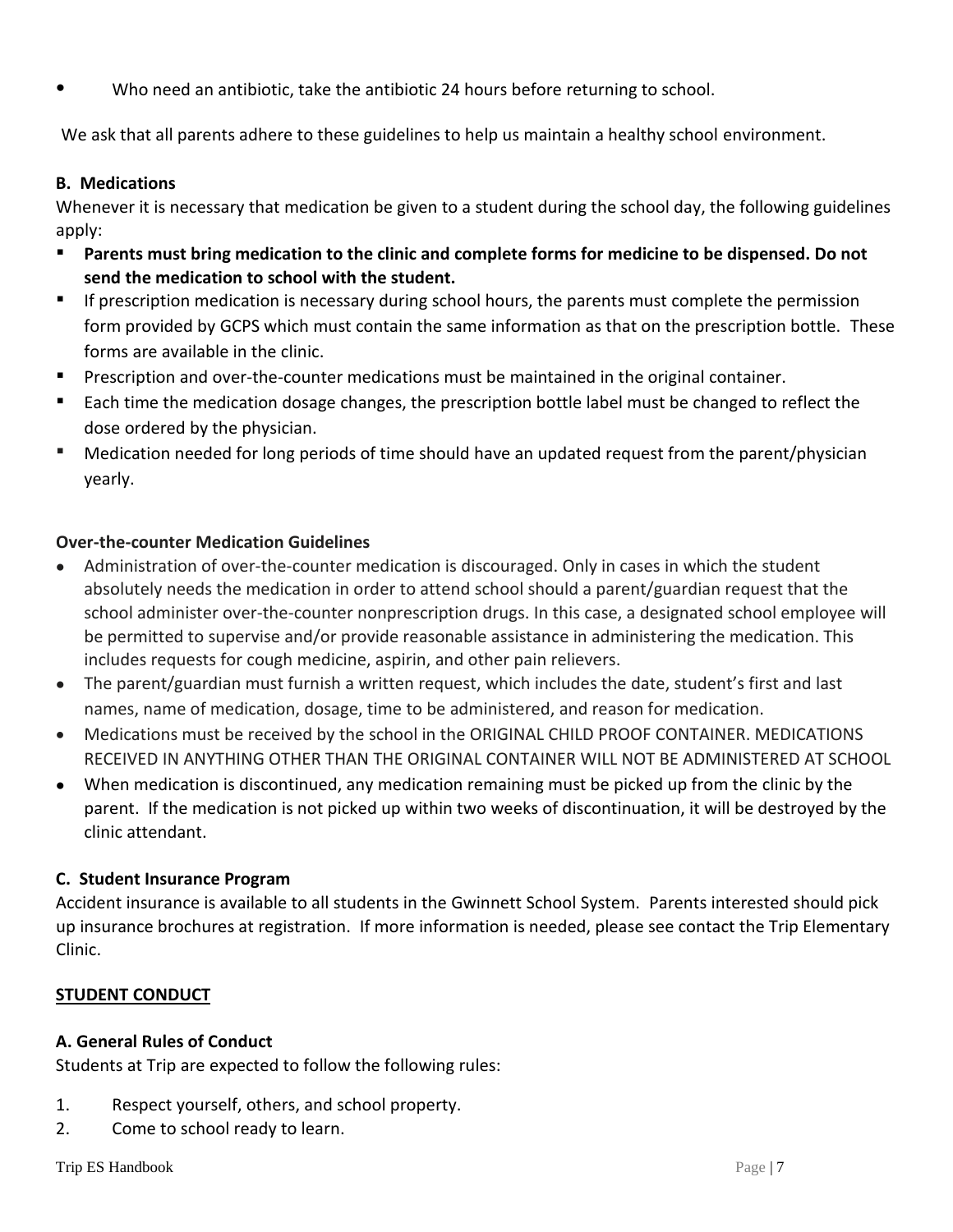- 3. Listen and follow directions each and every time.
- 4. Be responsible.

Please see GCPS Discipline Handbook for Rules and Consequences.

Students who have difficulty adhering to school rules and behavior expectations may lose the privilege of participating in social and after-school extracurricular activities.

#### **B. Trip Tickets**

Each week, your child will bring home his/her Friday folder. The Friday Folder provides the student and parent with a weekly conduct and work habits report for the student. Take a moment to review the contents of the Friday Folder with your child**. It should be signed by you and returned to school on the next school day.**

#### **DRESS AND PERSONAL APPEARANCE**

- **Flip-flops** are NOT permitted at school for safety reasons. Sandals/shoes must have back straps.
- **Caps/hats** and/or hoods on coats or sweatshirts **are not to be worn** in the building.
- For students in 3<sup>rd</sup>, 4<sup>th</sup>, & 5<sup>th</sup> grade shorts, skirts, and dresses must be 4 inches from the top of the knee.
- **Spaghetti strap tops and tank tops must be worn over or under a garment that covers the shoulders for 3 rd, 4th, & 5th grade students.** Tops for all students should be long enough to **cover the midriff** when arms are raised to shoulder level.
- Low riding pants and/or baggy jeans are not appropriate for school.
- **Undergarments should not be visible**.
- Make-up, perfumes/colognes, scented lotion and scented body sprays cannot be brought to school.
- Tank tops, muscle shirts, midriff jerseys, chains, see-through or mesh jerseys, and torn clothing are not acceptable wear for school.
- **Athletic shoes should be worn to school on the days the students have PE**.
- The wearing of clothing with **offensive words and/or the advertising of drugs or alcoholic beverages will not be tolerated**. Gang attire is also prohibited.
- Avoid **clothes that promote unhealthy attitudes toward school or groups of people**.
- Shoes that have skates in the sole should not be worn to school.
- Sleepwear is not permitted to be worn at school unless it is a designated "Pajama Day".

#### **PLAYGROUND GUIDELINES**

- 1. Students are expected to remain on the playground during their outdoor time. Students should never leave the playground without permission from their teacher or supervising adult.
- 2. Students must follow directions during outside play. Remember to treat others with respect and to make good choices about how to solve problems that arise. Standard rules of conduct and corresponding consequences apply.
- 3. Neither tackle football or touch football is allowed due to safety reasons. Students also may not play with hard balls like baseballs and soft balls.
- 4. Kickball is only allowed if the teacher decides to closely supervise the game.
- 5. **Students should NOT bring their own recess equipment** (balls, etc.) **to school.**

#### **PARENT VISITATION/OBSERVATIONS/VOLUNTEERS**

 All visitors on school grounds must sign in at the Main Office and wear a visitor's pass that is clearly visible while on campus.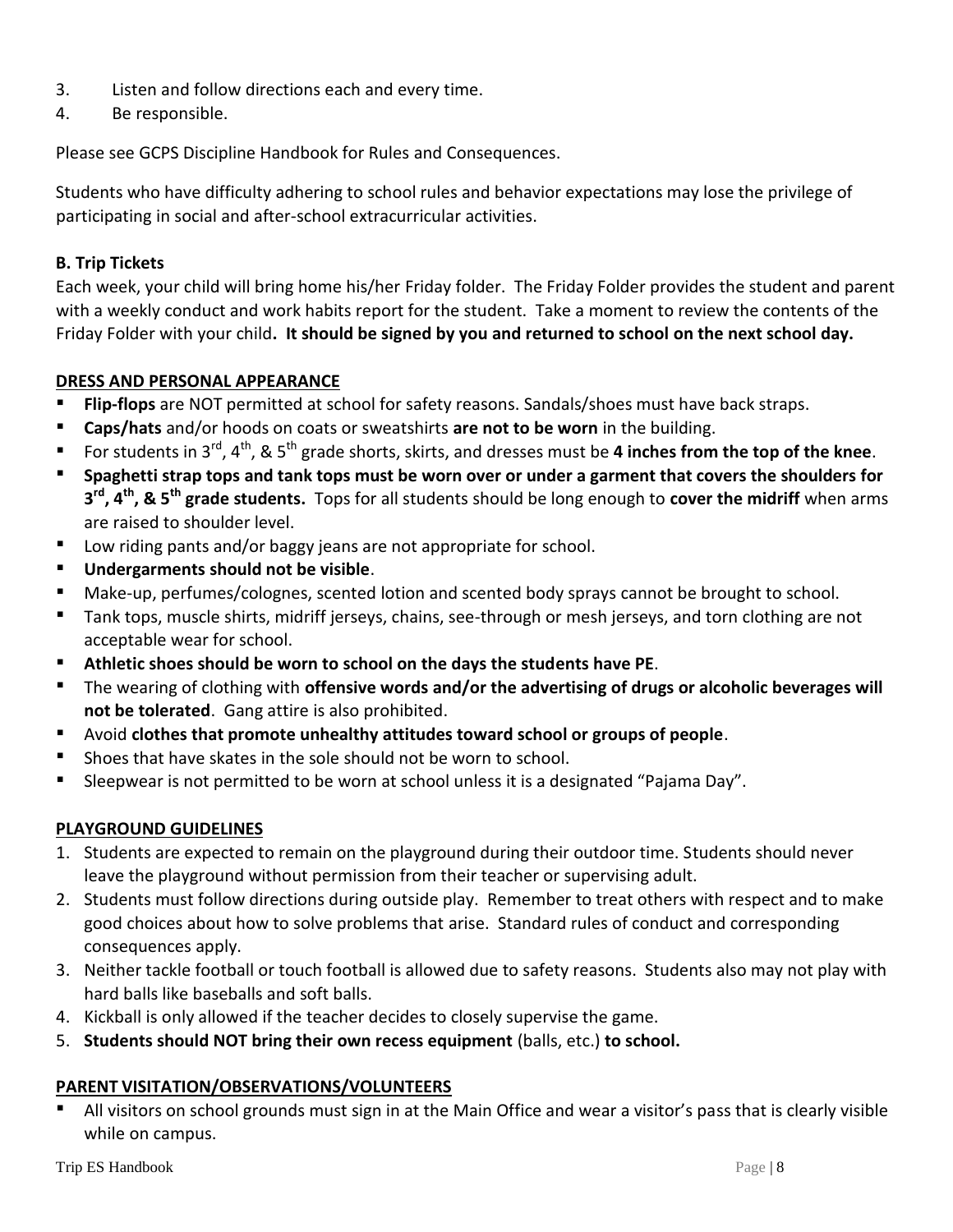- Parents may not accompany students to class without prior permission from the teacher**.**
- Parents must make an appointment for teacher conferences, classroom observations, or to volunteer.
- Parents are permitted to eat lunch with their child on the day specified for the grade level (see page 23).
- Parents must meet and say "goodbye" in the cafeteria, sit at designated visitor tables, and not invite other students to join them. Fast food and food from restaurants are not permitted in the cafeteria.

#### **STUDENT SAFETY**

During the school year we will practice fire drills, tornado drills, evacuation drills and lock-down procedures to provide the safe environment our students need and deserve. Please follow the directions of school personnel if you are present during any of these drills or practices.

#### **GRADES/ASSESSMENT**

Gwinnett County Public Schools requires that students receive grades in academic areas each semester. Assessments and grades reflect a student's achievement and progress of the outlined Academic Knowledge and Skills (AKS) for each grade level. Each teacher will review classroom grading policies and procedures at Parent Orientation.

#### **A. Parent Portal**

As the parent of a GCPS student, you can review your child's attendance, grading, and testing information through the Parent Portal. To register for the Parent Portal, visit Trip's front office and complete the form. This must be done **in person**. Parents are encouraged to check the parent portal at least once a week.

#### B**. Retakes**

- Students will be allowed to retest two summative assessments (tests) per semester per core subject content area if they scored below 75 percent.
	- $\circ$  The higher grade will be entered in the gradebook followed by the lower grade.
- Teachers reserve the right to change the format of any assessment that is being redone for mastery.
	- o Any student is eligible to request another attempt at mastery.
		- The request must be made by parent or student upon receipt of the test.
		- **The teacher is not responsible for initiating a reattempt.**
		- The student must complete the reattempt of the assessment by the assigned date.
		- **The window of opportunity to reattempt mastery closes after 5 school days after the** test is sent home excluding end of semester tests.
- All requests for a reattempt must be accompanied by a Trip Elementary Summative Mastery Ticket (contact teacher for form), which outlines what a student has done to prepare for the reassessment.
- The student will retake the test during the school day at a time determined by the teacher, which may include during recess/study hall or other times during the school day the teacher deems appropriate.

#### **C. Late Work Policy**

Students are expected to complete and hand in assignments on time. Failure to complete work on time will result in the following consequences. Ten percent (10%) of the value of the assignment will be deducted from the student grade for each day after the assignment is due. After the 5<sup>th</sup> day, the assignment will be marked NHI (Not Handed In) in the grade book and will no longer be accepted for credit. Students who are absent have three days to make up the assignment.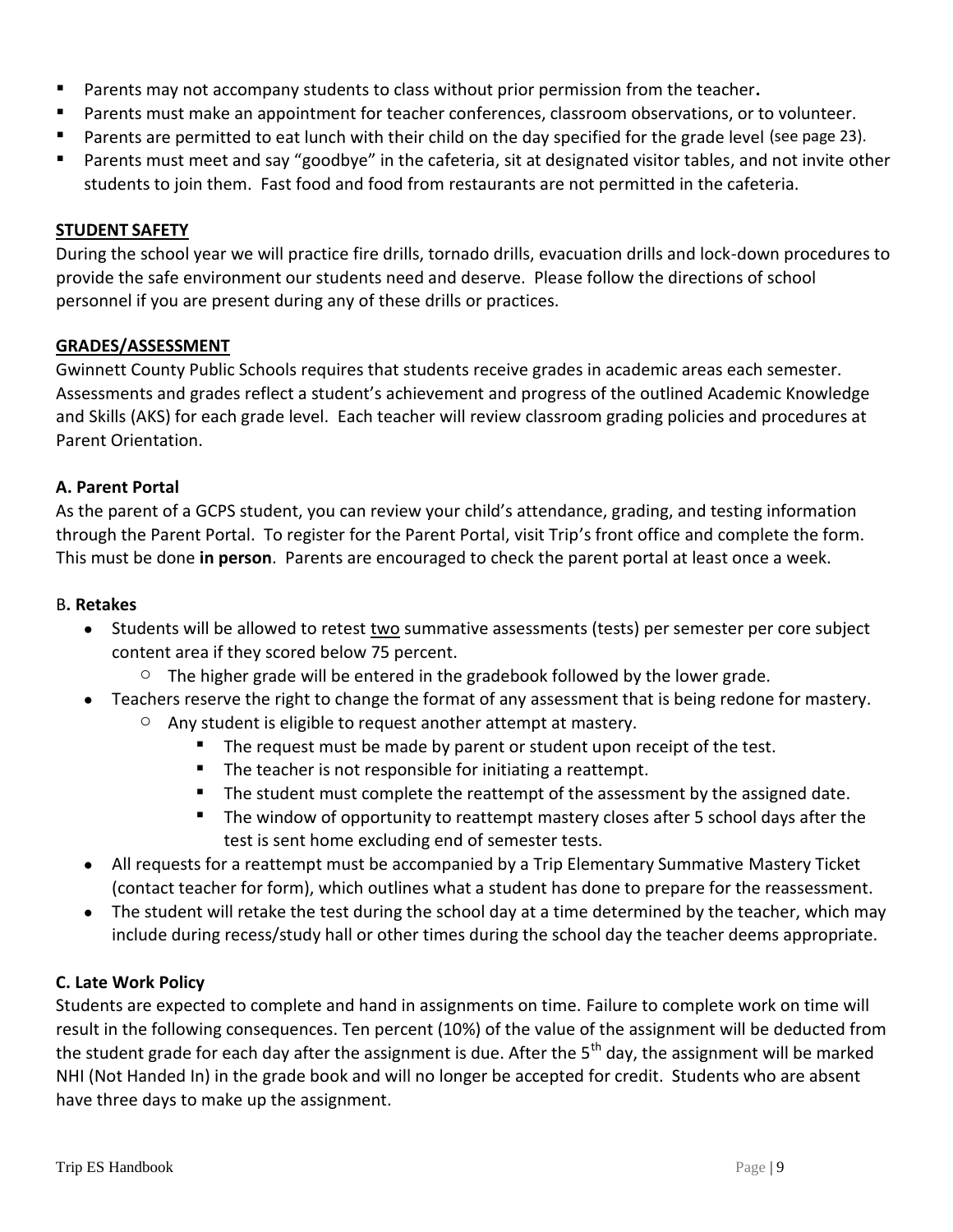Work will not be accepted beyond 5 days of the original due date and will be marked NHI (not handed in) in the teacher's grade book.

#### **D. Make-Up Work**

Teachers will provide students with make-up work when they return from an absence. However, depending on the nature of the assignment, it may not be necessary or beneficial for the student to make up every assignment. This determination will be left to the discretion of the teacher. Students will not be penalized for assignments deemed not necessary to make up.

If a student is absent one day, the teacher will give them make-up work when they return. If the student is absent more than one day, parents may request make-up work. Please allow 24 hours for the teacher to gather needed materials.

Students will be allowed one day of make-up time for each day absent. Late make-up work will be treated according to the school-wide Late Work Policy. **Please do not drop by during instructional time to discuss make-up work with the teacher.** Vacations, extra-curricular activities, and family outings are unexcused absences. Please do not ask teachers to provide make-up work in advance for planned trips.

Parents, please notify your classroom teacher if you have any question about your child's grade. Parents are encouraged to request a conference with the teacher at any time. Parents are key players in the academic success of students. Make a special effort to attend each parent conference. Parent/Teacher conferences are scheduled in November and February. Parents and/or teachers may request additional parent conferences if needed.

Also, parents are encouraged to check the parent portal at least once a week to be up to date on student progress.

#### **F. Promotion Requirements**

This information is updated yearly by the Gwinnett County Board of Education. Promotion requirements for each grade level are provided at the beginning of each school year. In addition, this information can be found on the Gwinnett County Public School website.

#### **MEDIA CENTER**

At Trip Elementary, we feel that the media center is an extension of the classroom. Throughout the school day, students can come to check out books, participate in skills lessons, conduct research, and/or share literature. By providing access to books and technology, we strive to create a space where students are encouraged to become digital citizens and lifelong readers. Parents are invited to use the media center as well.

When a student loses or damages a book beyond repair, he or she is responsible for its replacement. At Trip Elementary, we charge a standard fee:

∙ \$15.00 for lost or damaged hardback books

∙ \$5.00 for lost or damaged paperback books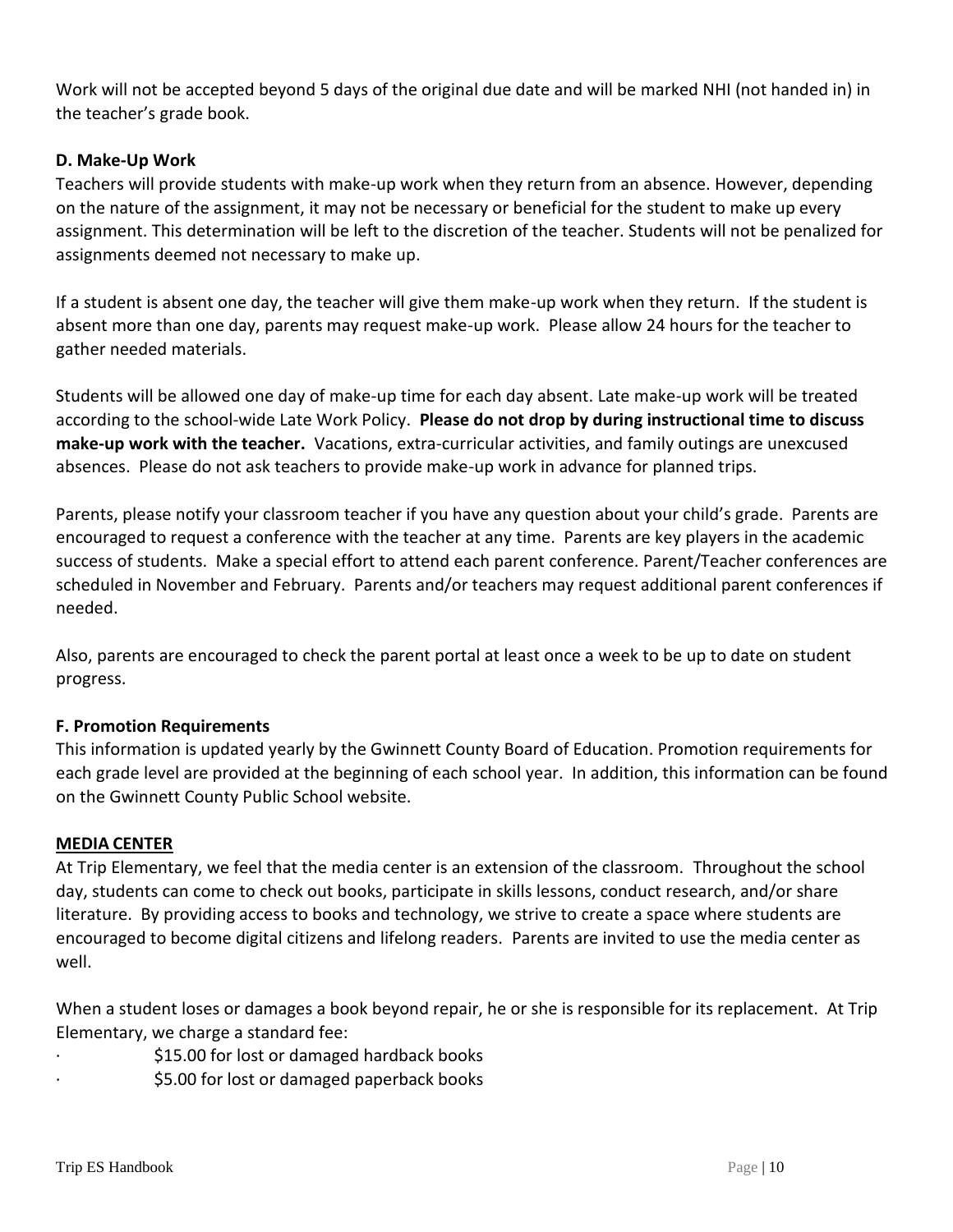We accept cash, check, and online payment through MyPaymentsPlus. Please note that we cannot make change in the media center, and we do not accept store-bought replacement copies of a book, as we must use library bound copies of texts. If a lost book is found and returned before the end of the school year in May, the student will receive a refund by check in USPS mail. We are unable to issue refunds after the close of the school year.

#### **TECHNOLOGY**

A variety of innovative technology is incorporated into all aspects of our instructional services and proper and ethical use is imperative.

The following guidelines have been established:

- Students will not be permitted to copy school software or to bring software from home to copy onto the school computers.
- Students' actions will be monitored, and they will be held responsible for information viewed, received and sent when using telecommunications to link to services outside the school. These guidelines are in accordance with the Gwinnett County Student Behavior Policy and Acceptable Use Policy.
- When using the Internet, students will understand that they will be held responsible for their actions, keeping in mind the following rules:
	- $\circ$  Internet use is **limited to the gathering of information related to classroom assignments.**
	- $\circ$  Trip Elementary students may only go to Internet sites that have been previewed by a teacher or are linked to the Trip Elementary web site at https://www.gcpsk12.org/TripES
	- o Trip students **may not gain unauthorized access to other people's files or programs**.
	- o Trip students **may not make changes to the hardware or software configurations of any machine.**

Student access to technology is a privilege - not a right! **Inappropriate use will result in a loss of this privilege as well as disciplinary action. Students will be required to sign an acceptable use agreement.**

#### **Google Classroom**

Google Classroom is an integral part of learning at Trip Elementary and a tool used to communicate upcoming events, newsletters, classroom assignments and homework. Students will be expected to access eClass at school and, at times, from home.

#### **How to access and login to the Student Portal (eClass):**

- 1. There are two options for accessing the student portal.
	- a. Go to the Trip Elementary Website: https://www.gcpsk12.org/TripES and click on the eClass button on the top left of the Trip Homepage.
	- b. Go to the Gwinnett County Public School's Website: <https://publish.gwinnett.k12.ga.us/gcps/home/public/home> and click on MY eCLASS on the top right.
- 2. Next, login to the Student Portal:
	- a. A student's USER ID is their Student Number. These are given out at the beginning of the year.
	- b. Each student has a unique password. Passwords will be given out at the beginning of the year.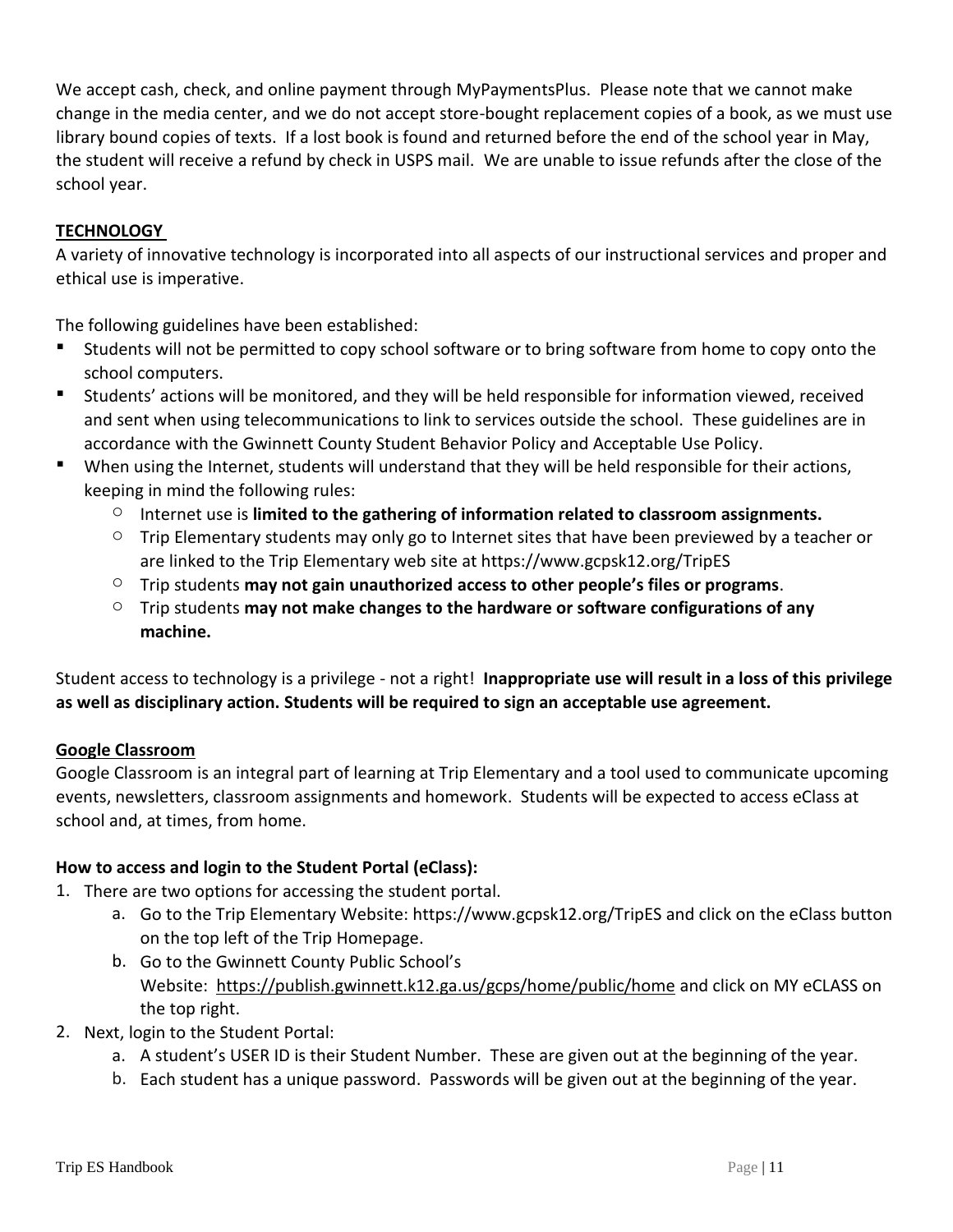#### **How to access Teacher's Google Classrooms:**

Once students have logged in to the Student Portal a white page will appear. In the middle, you will see a section called Additional Resources. Click on Google Workspace for Education. When Google Drive appears click on the Waffle (9 dots that make up a square) in the far-right corner. This will bring up a list of Google Apps. Find and click on Google Classroom. This is where all Teacher's Google Classrooms will be located.

#### **How to access Resources in the Student Portal:**

Once students have logged in to the Student Portal a white page will appear. The majority of this page is used for resources such as eTextbooks, i-Ready, Amplified Reading, Safari Montage, Online Media Catalog, the Online Research Library, the GCPS Student/Parent Handbook and many more.

#### **GIFTED EDUCATION**

If you have questions regarding the Gifted Education Program, please email robin.brainard@gcpsk12.org.

#### **PBIS PROGRAM**

PBIS is an organizational framework to establish a positive school culture and climate by using data, putting into place positive reinforcements and creating a system that results in positive social and behavioral outcomes.

Part of this program is our Behavior Action Plan form. When students require three teacher interventions for the SAME behavior in one day, they will receive a BAP. The teacher completes the top portion, the student draws/writes (K-2) or writes (3-5) about the incident, and the parents sign and return the bottom portion of the form. After three BAPS, on the fourth behavior incident, the student will receive a discipline referral to administration. Major discipline issues will still result in an immediate administrative referral.

#### **MEAL PROGRAM**

- All meals are planned using a food-based menu planning approach. Lunches contain 5 food components: fruits, vegetables, grains, meat/meat alternate and milk.
- **Student breakfasts consist of:** 1 entrée and up to 2 sides
- **Student lunches consist of** A minimum of one entrée and 1 side (side must be a fruit or vegetable) up to a maximum of one entrée and 3 sides (one side must be a fruit or vegetable).
- **For all meals, milk is considered (1) side.**
- **Adult lunches consist of:** 1 entrée 2 side dishes 1 drink

**If you plan to have lunch with your child**, please plan to buy lunch at school or bring a sack lunch from home. **We ask that you not bring outside food like Burger King, Subway, etc.** In addition, fast food may not be dropped off in the office for students. Please do not bring carbonated drinks or sodas to school.

#### **A. Meal Prices**

- Student breakfast \$1.50
- Student lunches \$2.25
- Adult breakfast \$2.50
- Adult lunches \$3.75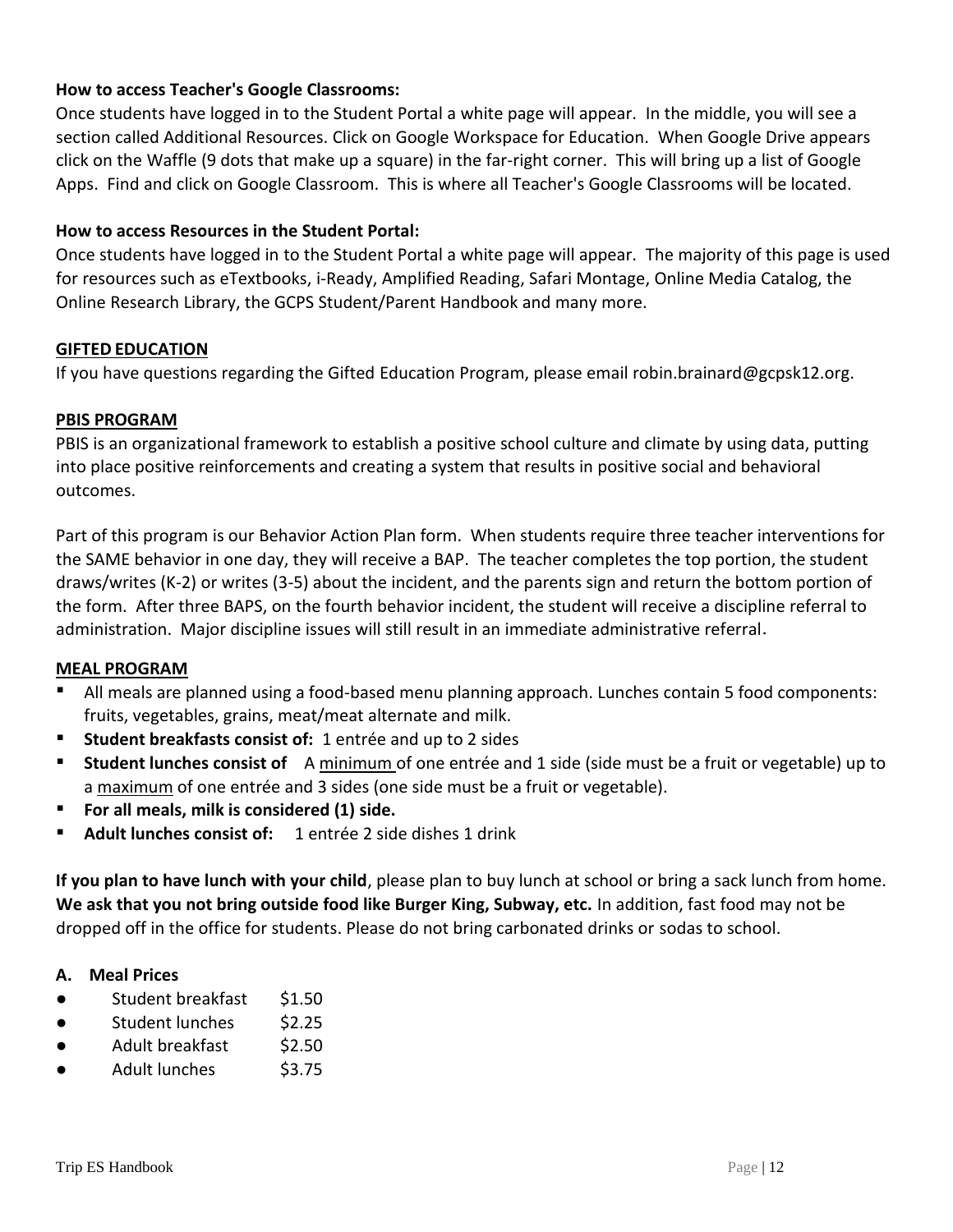**B. Breakfast Times:** 7:45 -8:00 a.m. Students arriving after 8:00am may not have time for school breakfast.

#### **C. Meal Pay Accounts**

Parents are encouraged to set up meal accounts rather than sending money with students each day. You can pay for your child's lunch on **www.mypaymentsplus.com** using their student number as well as set up payments when the account reaches a low limit. Students are allowed to use their general account to buy extra food items if they purchase a school lunch and if there is a positive balance on their account.

#### **D. Meal Charges**

While we encourage students to purchase a healthy meal at school, we discourage charging lunch which creates a negative balance. Students may charge no more than \$10.00 and charges are not allowed for a la carte or supplemental items. Once this limit has been met, the student will receive a designated alternate meal at no charge as defined by the School Nutrition Program for five school days. After five days, parents MUST send lunch from home until the account deficit is paid. Lunch charge notifications are sent home monthly in Friday folders. In addition, you can set up your MealPay account to notify you when your child's meal account falls below \$5.00. If your child must charge, please take care of that charge the following day. **April 28 th will be the last day students will be allowed to charge. Students without lunch money from April 29th through the end of school will receive a partial lunch. Students who have outstanding negative balances may also be unable to participate in certain school functions until the balance is paid in full.**

#### **E. Federal Free/Reduced Lunch Program**

Free or reduced priced lunches will be provided for those students whose families meet federal guidelines. If parents wish to apply for free or reduced priced lunches, forms are available online from Trip's website. If you have a kindergartner coming in and also have children currently receiving free or reduced-price meals in a Gwinnett County school, your kindergartner may be eligible for free or reduced-price meals for the first 30 days of school while your child's application is processed. Please fill out a copy of the Kindergarten Sibling Form and return the completed form to the cafeteria. **Families must re-apply each year. Free/Reduced status does not carry over into the next school year**. Please go to www.gwinnett.k12.ga.us/gcsnp.nsf to apply.

#### **F. Parent Visitation at Lunch**

To accommodate our families, we will implement designated days for having lunch with your student in the RAMS room are of the Café. Fast food and outside restaurant food is not permitted. Keep in mind parents may eat with their student only; friends must remain with their class.

- ⮚ **Tuesday is lunch visitation for kindergarten and 5th grade.**
- ⮚ **Wednesday is lunch visitation for 1st and 4th grades.**
- ⮚ **Thursday is lunch visitation for 2nd and 3rd grades.**

Parents/Guardians should say "goodbye" to their student in the cafeteria so that the teacher can begin instructional time after lunch. Visitors will not be permitted to escort students to recess, classroom etc.

#### **G. Ice Cream**

The school offers ice cream during the last 10 minutes of lunch. These offerings meet specific guidelines for calorie content. The price for ice cream is \$1.00 each and can be purchased as a treat for the entire class.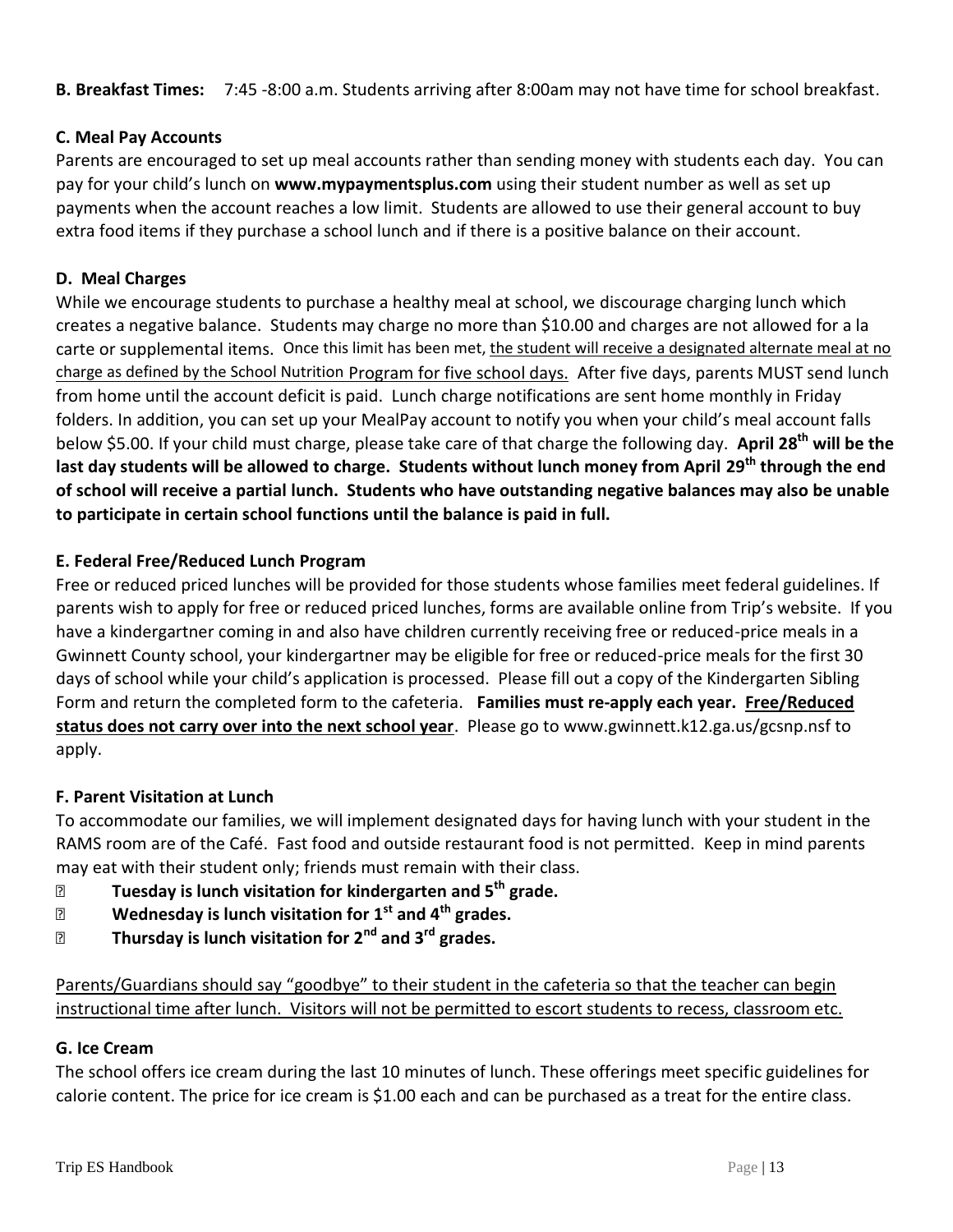#### **H. Student Birthday Treats**

Individual student birthday parties are prohibited**. Please do not send or bring goodie bags, balloons, flowers, or party invitations to school.** During designated lunch time and day, parents may bring and pass out cupcakes. Parents may also send in cash to buy ice cream for the class for their child's birthday.

#### **SCHOOL PARTIES**

School-wide parties are held twice each year. The faculty has decided to have parties at winter break and in conjunction with end-of-the-year activities. Please check with your child's teacher for specific dates and times.

#### **EXTRACURRICULAR OPPORTUNITIES**

Students are encouraged to get involved in activities and clubs at Trip Elementary. Information about clubs and student organizations is provided in a separate student activities brochure and is also available on the Trip Elementary website. Signing up for clubs will begin in September through mypaymentsplus.com and are filled on a first come first serve basis.

Participation in clubs is considered a privilege. Students who do not meet behavior expectations both during the school day and at club activities risk being dropped from the club roster. For after school club meetings, late pick-up by parents will also result in the student being dropped from the club roster.

#### **PARENT INVOLVEMENT**

The success of our school is dependent on the school and parents working together for the benefit of our students. You are encouraged to get as involved as possible in the education of your students. Trip offers several family fun events during the school year, but the most important way you can be involved as a parent by monitoring and promoting your child's academic career!

#### **A. PTA (Parent Teacher Association)**

Trip PTA provides many programs, events, funding, and services to further enrich the education and well-being of our children and parents are encouraged to become members! The PTA supports the academic mission of our school by purchasing instructional materials, having members volunteer in classrooms, the media center, and in other areas of the school. The PTA partners with the school; supporting parent / student resource nights, student reward programs, and a wide range of other student activities.

Visit our website by clicking on the PTA website link under Quick Links on Trip Elementary home page to view a list of our committees and officers. It's a wonderful place to start if you are interested in becoming involved. Working together, we can make a difference in our children's education.

#### B. **LOCAL SCHOOL COUNCIL**

The school council is a very important organization and serves as a critical link between school, home, and community. Parents are strongly encouraged to consider serving a 2-year term on the local school council*.*

**What is the purpose of a school council?** To bring communities and schools closer together in a spirit of cooperation to solve difficult education problems.